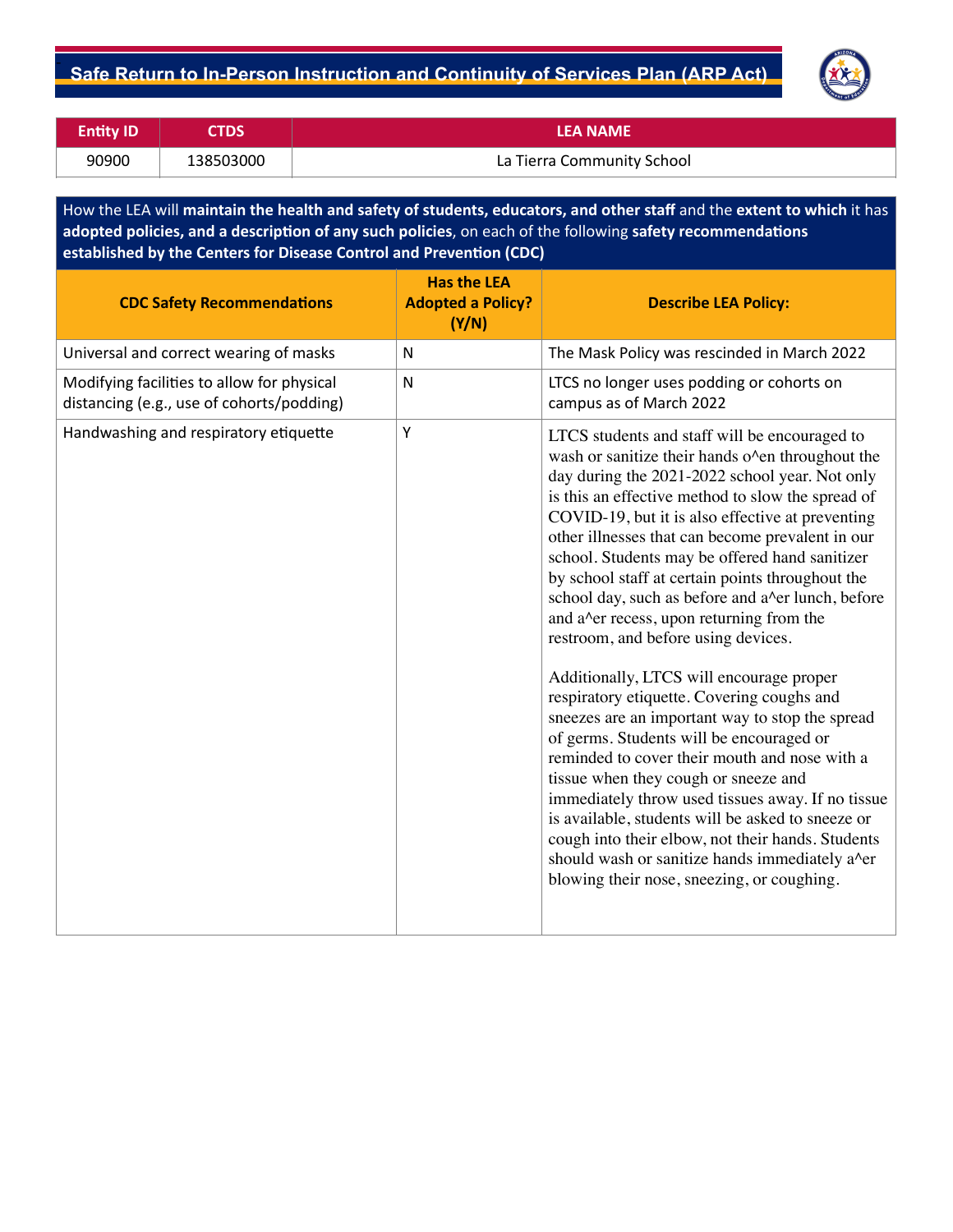

| Cleaning and maintaining healthy facilities, | Υ | <b>Cleaning, Sanitizing, &amp; Disinfecting Guidelines</b>                                  |
|----------------------------------------------|---|---------------------------------------------------------------------------------------------|
| including improving ventilation              |   | from public health agencies encourage                                                       |
|                                              |   | institutions to consider the important differences                                          |
|                                              |   | between cleaning, sanitizing, and disinfecting,                                             |
|                                              |   | and recommend the best chemicals to use and                                                 |
|                                              |   | how to apply them. La Tierra's plan includes                                                |
|                                              |   | frequent cleaning of high touch areas, daily                                                |
|                                              |   | sanitation measures, and deep cleanings as                                                  |
|                                              |   | needed. We will continue to use the CDC                                                     |
|                                              |   | guidelines, along with other occupational and                                               |
|                                              |   | environmental recommendations, to learn the                                                 |
|                                              |   | safest and most current practices in school                                                 |
|                                              |   | facilities. Classroom staff will continue to be                                             |
|                                              |   | provided sanitizer and clean rags to sanitize                                               |
|                                              |   | desks and high touch areas periodically during                                              |
|                                              |   | the school day.                                                                             |
|                                              |   | Ventilation LTCS will improve ventilation as<br>much as possible to increase circulation of |
|                                              |   | outdoor air, increase the delivery of clean air, and                                        |
|                                              |   | dilute potential contaminants. Below are a few                                              |
|                                              |   | ventilation strategies from the CDC:                                                        |
|                                              |   | • Bring in as much outdoor air as possible. •                                               |
|                                              |   | Ensure Heating, Ventilation, and Air                                                        |
|                                              |   | Conditioning (HVAC) settings are maximizing                                                 |
|                                              |   | ventilation.                                                                                |
|                                              |   |                                                                                             |
|                                              |   | • Filter and/or clean the air in the school by                                              |
|                                              |   | improving the level of filtration with air filters in                                       |
|                                              |   | every classroom.                                                                            |
|                                              |   |                                                                                             |
|                                              |   |                                                                                             |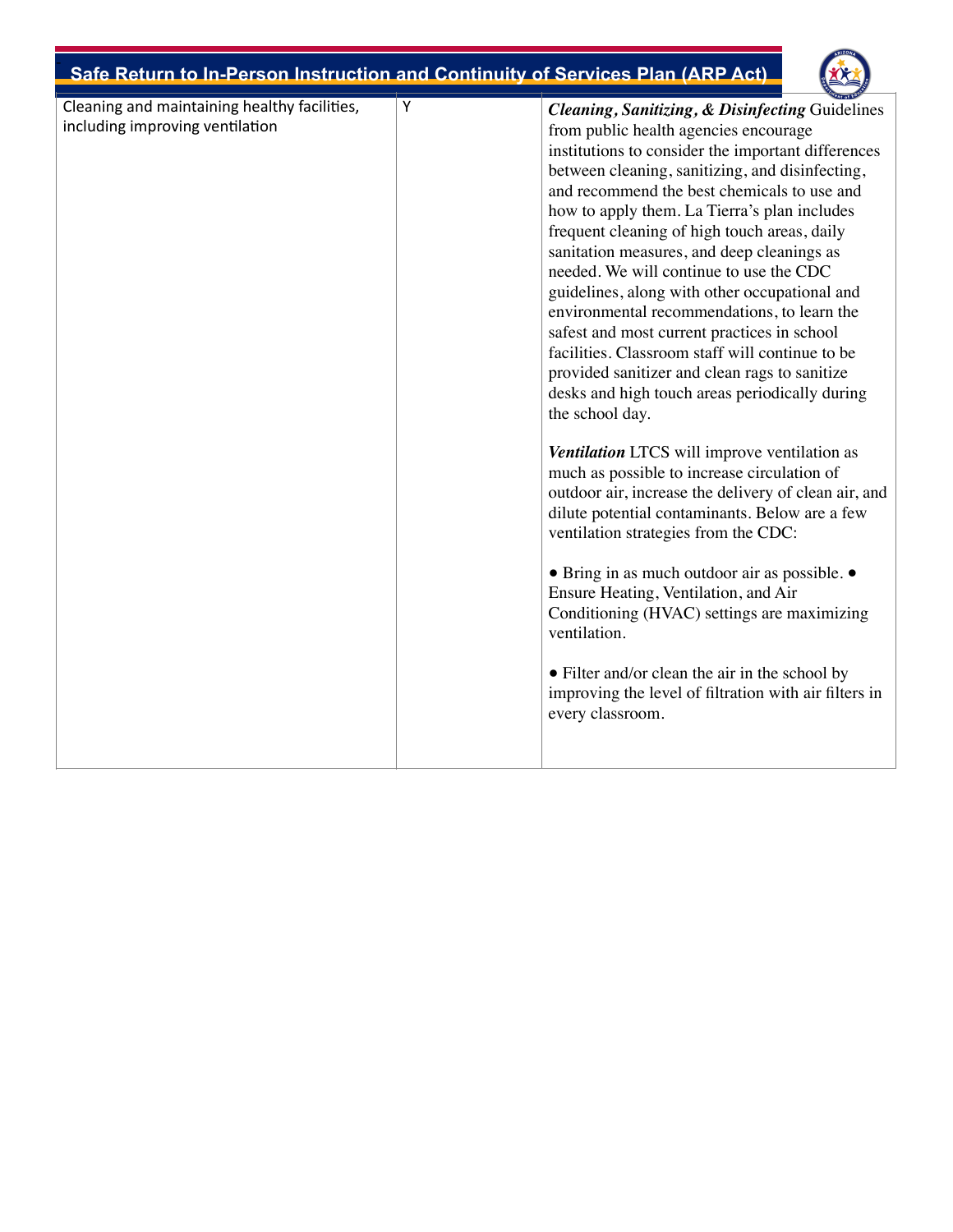

| Contact tracing in combination with isolation<br>and quarantine, in collaboration with the<br>State, local, territorial, or Tribal health<br>departments | Υ | <b>Contact Tracing &amp; Quarantine</b> When notified of<br>a student or staff member who has tested positive<br>for COVID-19, LTCS school administration will<br>conduct a case investigation and will contact<br>trace to identify any close contacts of the positive<br>individual. Close contacts of a positive individual<br>will be required to quarantine. School<br>administration will provide quarantine guidance<br>and timelines to students, families, and staff who<br>are required to quarantine. This quarantine<br>guidance will be based on the latest guidance<br>provided by AZDHS in their "Release from<br>Isolation and Quarantine" document. If guidance<br>is provided from a public health agency, such as<br>the CDC, AZDHS, or YCCHS, about previously<br>infected individuals being excused from<br>quarantine, LTCS will follow that guidance.<br>LTCS will provide flexibility and support to<br>students who are absent due to COVID-19 and<br>will work with families to keep their student<br>caught up in their class(es). |
|----------------------------------------------------------------------------------------------------------------------------------------------------------|---|---------------------------------------------------------------------------------------------------------------------------------------------------------------------------------------------------------------------------------------------------------------------------------------------------------------------------------------------------------------------------------------------------------------------------------------------------------------------------------------------------------------------------------------------------------------------------------------------------------------------------------------------------------------------------------------------------------------------------------------------------------------------------------------------------------------------------------------------------------------------------------------------------------------------------------------------------------------------------------------------------------------------------------------------------------------|
|----------------------------------------------------------------------------------------------------------------------------------------------------------|---|---------------------------------------------------------------------------------------------------------------------------------------------------------------------------------------------------------------------------------------------------------------------------------------------------------------------------------------------------------------------------------------------------------------------------------------------------------------------------------------------------------------------------------------------------------------------------------------------------------------------------------------------------------------------------------------------------------------------------------------------------------------------------------------------------------------------------------------------------------------------------------------------------------------------------------------------------------------------------------------------------------------------------------------------------------------|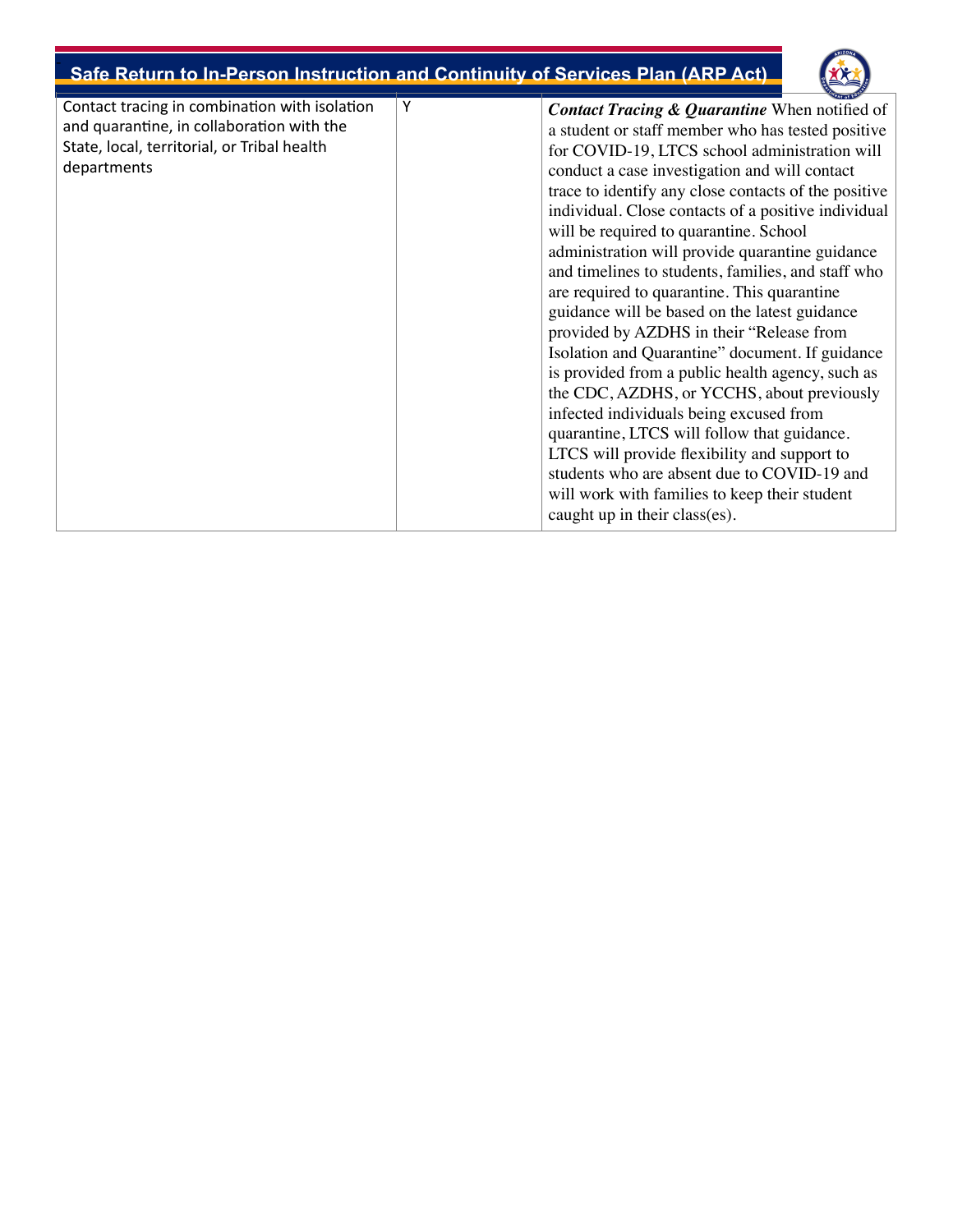

| Diagnostic and screening testing                         | Υ | <b>Health Screenings A critic</b>                                                                                                                                                                                                                                                                                                                                                                                                                                                                                                                                                                                                                                                                                                                                                                                                                                                                                                                                                                                                       |
|----------------------------------------------------------|---|-----------------------------------------------------------------------------------------------------------------------------------------------------------------------------------------------------------------------------------------------------------------------------------------------------------------------------------------------------------------------------------------------------------------------------------------------------------------------------------------------------------------------------------------------------------------------------------------------------------------------------------------------------------------------------------------------------------------------------------------------------------------------------------------------------------------------------------------------------------------------------------------------------------------------------------------------------------------------------------------------------------------------------------------|
|                                                          |   | cal way to keep COVID-19 off of our campuses<br>is for students and staff to stay home if they are<br>sick or have been exposed to COVID-19.<br>Therefore, families must screen their children at<br>home every morning prior to sending them to<br>school. Screening for symptoms includes asking<br>students how they feel, assessing if they are<br>experiencing any symptoms consistent with<br>COVID-19, and taking the student's temperature.<br>If a student is exhibiting any sign of illness<br>consistent with COVID-19, the student and any<br>siblings must be kept home. Families need to<br>follow up with the school office for further<br>direction on isolation, quarantine, and<br>COVID-19 testing. LTCS will provide flexibility<br>and support to students who are absent due to<br>COVID-19 and will work with families to keep<br>their student caught up in their class(es). LTCS<br>will offer rapid COVID tests on campus to any<br>student with suspected COVID-19 due to<br>symptoms with parental consent. |
|                                                          |   | If any household member is exhibiting illness or<br>symptoms consistent with COVID-19, families<br>must keep their students home and call the school<br>office for guidance. Additionally, if any<br>household member is awaiting COVID-19 test<br>results, all students in that family need to be kept<br>home. This only applies if the household member<br>is being tested due to illness or symptoms. This<br>does not apply to situations where a household<br>member may be routinely tested by an employer,<br>school, or for travel requirements. If any<br>household member tests positive for COVID-19,<br>all students need to be kept home and the school<br>office should be notified immediately to provide<br>further guidance.                                                                                                                                                                                                                                                                                          |
| Efforts to provide vaccinations to school<br>communities | Υ | Vaccines - Any person 5 years of age and older<br>is now eligible to receive a COVID-19 vaccine.<br>La Tierra estimates that about 85% of our staff<br>are vaccinated. Additionally, students 5 and older<br>have started to receive the vaccine. La Tierra<br>encourages families to get vaccinated to protect<br>themselves and others from contracting<br>COVID-19.                                                                                                                                                                                                                                                                                                                                                                                                                                                                                                                                                                                                                                                                  |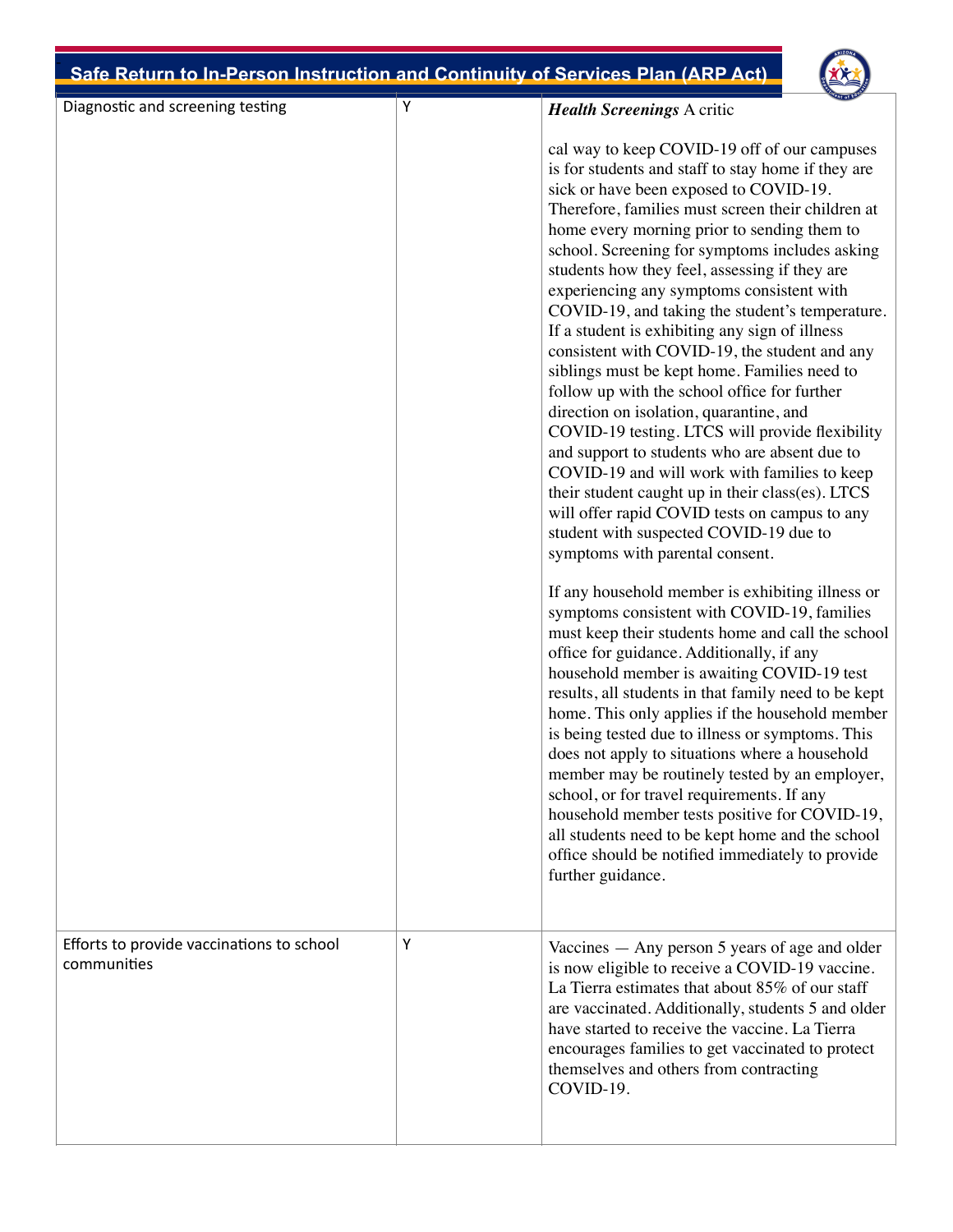

| Appropriate accommodations for children with<br>disabilities with respect to health and safety<br>policies | Y | The LEA Distance Learning and Mitigation Plans<br>include accommodations in place for continuity<br>of services and health and safety support                                                                                                                                                                                                                                       |
|------------------------------------------------------------------------------------------------------------|---|-------------------------------------------------------------------------------------------------------------------------------------------------------------------------------------------------------------------------------------------------------------------------------------------------------------------------------------------------------------------------------------|
| Coordination with State and local health<br>officials                                                      | Υ | For the 2021-22 school year, LTCS will continue<br>to operate under the guidance of Yavapai County<br>Community Health Services (YCCHS), Arizona<br>Department of Health Services (AZDHS),<br>Centers for Disease Control and Prevention<br>(CDC), Arizona Department of Education<br>(ADE), Yavapai County Education Service<br>Agency (YCESA) and other governmental<br>agencies. |

How the LEA will ensure **continuity of services**, including but not limited to services to address **students' academic needs** and **students' and staff social, emotional, mental health**, and **other needs**, which may include **student health and food services**

**How the LEA will Ensure Continuity of Services?**

La Tierra's Plan for continuity of services is outlined below including supports beyond in person instruction including hybrid instruction and remote learning when designated by health officials based on the community spread of the pandemic. The LEA is prepared to operate in either hybrid or distance learning environments with learning devices for each student, fully equipped online curriculum and instructional class time through virtual environments. All student support services and on-site support services would be available to students during distance learning, including on-site learning room and counseling services.

**Students' Needs:**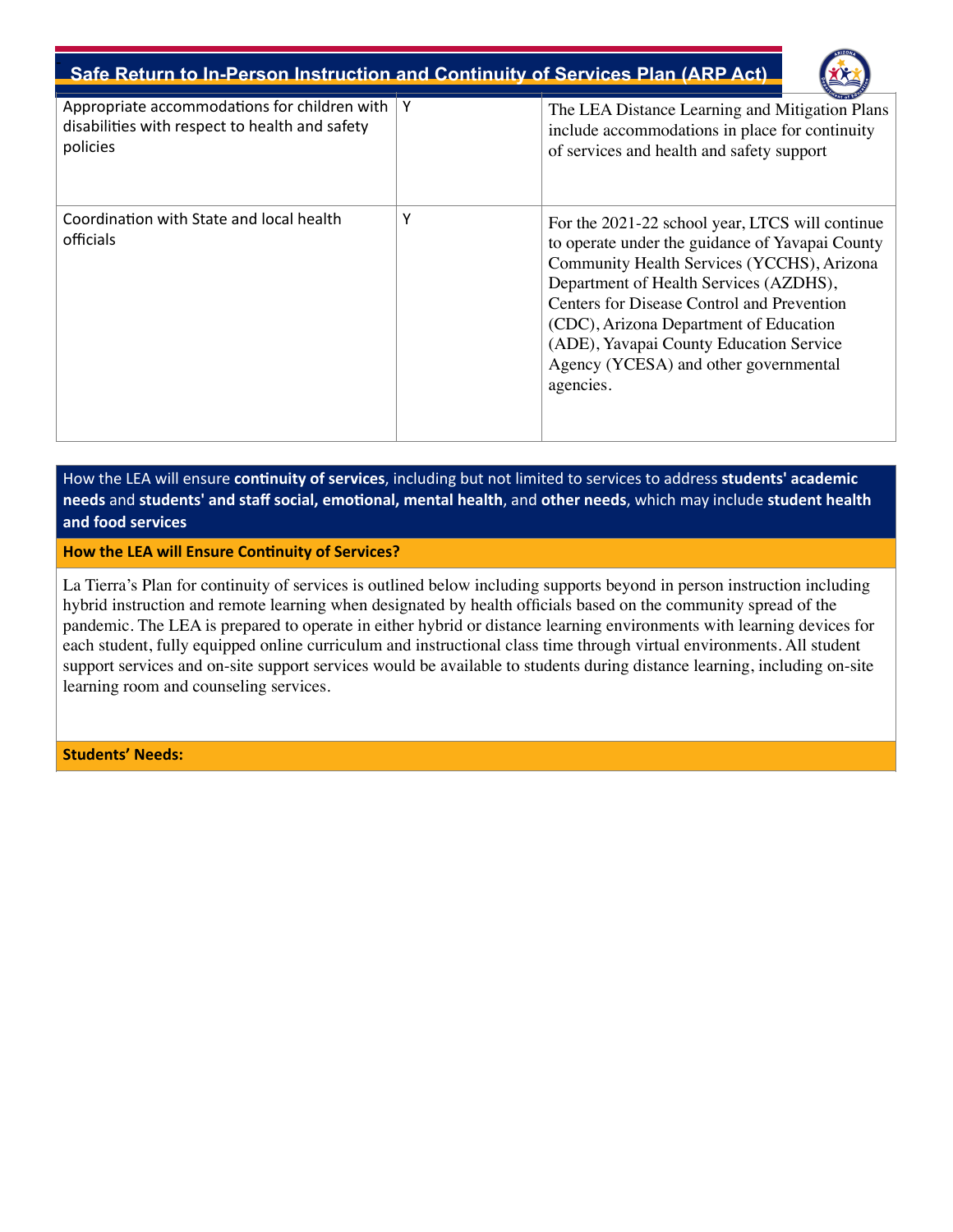

| <b>Academic Needs</b> | At this time, LTCS will be offering full In-Person learning for all<br>students. All efforts will be made to keep all students coming on<br>campus full time. This model means all students are alending their<br>classes on campus. This model is what we might call "normal" pre-<br>pandemic instruction and will best meet the academic needs of our<br>students moving forward, |
|-----------------------|--------------------------------------------------------------------------------------------------------------------------------------------------------------------------------------------------------------------------------------------------------------------------------------------------------------------------------------------------------------------------------------|
|                       | La Tierra will NOT be offering any form of Distance Learning at<br>this #me.                                                                                                                                                                                                                                                                                                         |
|                       | Any decision to move to an instructional model other than full in-<br>person will be made in consultation with YCCHS and approved by<br>the LTCS Governing Board. Below are possible triggers that may<br>indicate a need to move to a Distance Learning Model.                                                                                                                      |
|                       | <b>Possible Triggers:</b>                                                                                                                                                                                                                                                                                                                                                            |
|                       | • IndicaLon of COVID-19 spread in a school as evidenced by case<br>investigations.<br>• Significant increase in community metrics indicating a high<br>prevalence of COVID-19 in our community.                                                                                                                                                                                      |
|                       | • Introduction of a COVID-19 variant that presents a high risk to our<br>students and staff. • Other unforeseen COVID-19 circumstances that<br>pose a threat to the health and safety of our students and staff.                                                                                                                                                                     |
|                       |                                                                                                                                                                                                                                                                                                                                                                                      |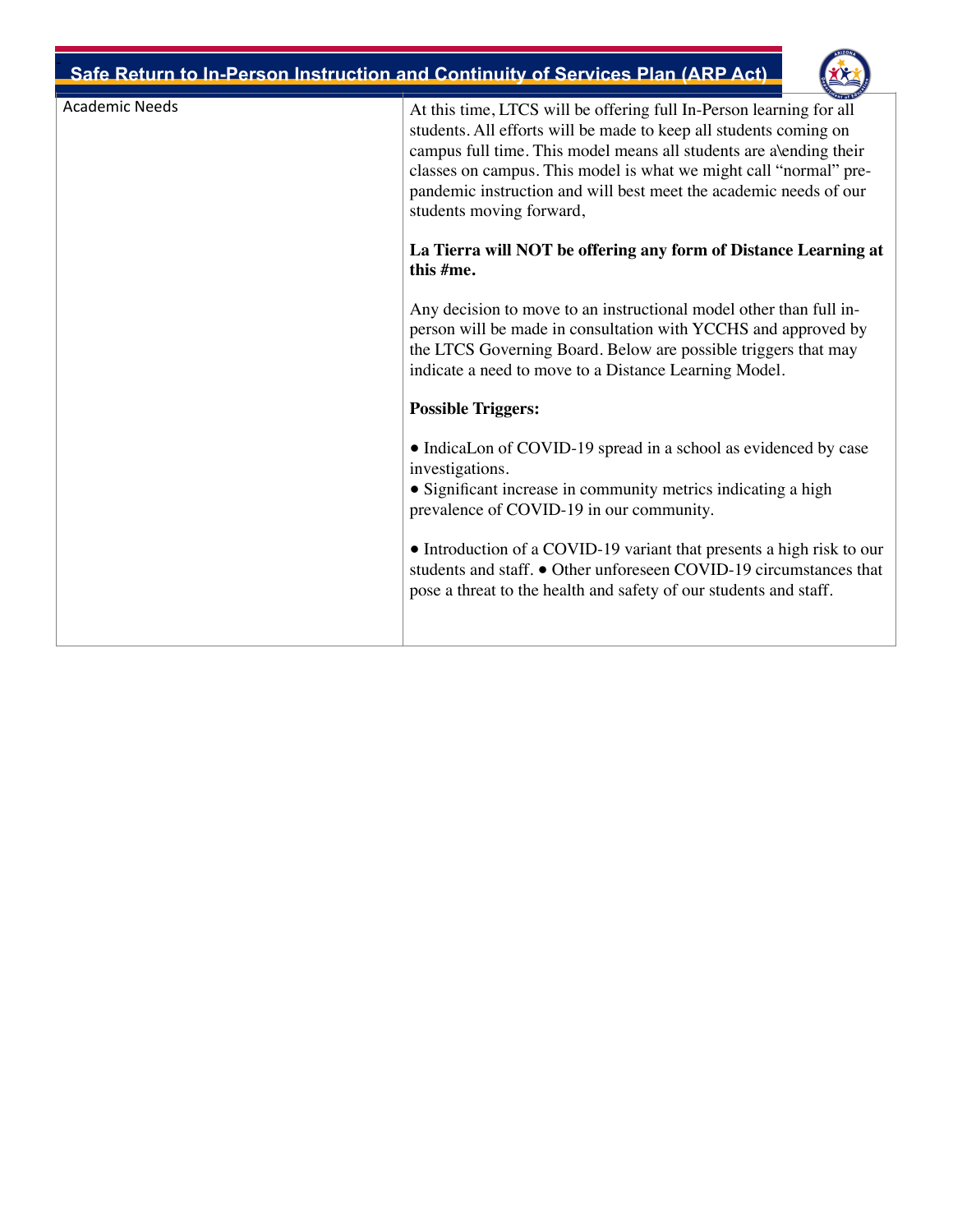

| Social, Emotional and Mental Health Needs     | Social Emotional Support Considerations At LTCS, social and                                                                                  |
|-----------------------------------------------|----------------------------------------------------------------------------------------------------------------------------------------------|
|                                               | emotional supports have always been a critical component of our                                                                              |
|                                               | education vision. Our highly qualified counselor and other dedicated                                                                         |
|                                               | staff are ready to help students with social and emotional needs.<br>However, as families, staff and community members face many new         |
|                                               | challenges throughout this pandemic, LTCS is very aware of the                                                                               |
|                                               | uncertainty and trauma that COVID-19 is creating for our students                                                                            |
|                                               | and staff. We believe that social and emotional learning and support                                                                         |
|                                               | (SEL) should be a top priority.                                                                                                              |
|                                               | In the 2020-2021 school year, LTCS staff noticed many social                                                                                 |
|                                               | emotional needs of our students including anxiety, grief, fear, self                                                                         |
|                                               | regulation, and difficulty adjusting to on-campus procedures.                                                                                |
|                                               | Therefore, LTCS will have our Counselor on campus 2 days per week                                                                            |
|                                               | to see students during the 2021-22 school year.                                                                                              |
|                                               | La Tierra Community School and its leaders view social and                                                                                   |
|                                               | emotional learning as the process through which students and adults:                                                                         |
|                                               | • Understand and manage emoLons                                                                                                              |
|                                               | • Feel and show empathy for others                                                                                                           |
|                                               | • Set and achieve positive goals                                                                                                             |
|                                               | • Establish and maintain positive relationships                                                                                              |
|                                               | • Make responsible decisions                                                                                                                 |
|                                               | • Handle challenging situations constructively                                                                                               |
|                                               |                                                                                                                                              |
|                                               | We are examining our current specifically designed programs to help<br>support social and emotional learning for our students, educators and |
|                                               | families. Integrating these practices can occur by:                                                                                          |
|                                               | • Promoting feelings of autonomy, relatedness, and competence                                                                                |
|                                               |                                                                                                                                              |
|                                               | • Providing opportunities to practice recognizing, understanding,                                                                            |
|                                               | labeling, expressing, and regulating emoLons                                                                                                 |
|                                               | • Taking advantage of teachable moments that occur naturally                                                                                 |
|                                               | throughout the school day.                                                                                                                   |
|                                               | Our students will be returning to school with a range of experiences                                                                         |
|                                               | from throughout the pandemic. We want to acknowledge that not all                                                                            |
|                                               | students are coming back with the same feelings and emoLons and                                                                              |
|                                               | will have various issues and coping abilities.                                                                                               |
|                                               |                                                                                                                                              |
|                                               |                                                                                                                                              |
| Other Needs (which may include student health | None at this time                                                                                                                            |
| and food services)                            |                                                                                                                                              |
| <b>Staff Needs:</b>                           |                                                                                                                                              |
| Social, Emotional and Mental Health Needs     | Multiple avenues are meant to check in on staff Social, Emotional                                                                            |
|                                               | and Mental Health, including weekly PLC and staff meetings, one on                                                                           |
|                                               | one meeting with the Directors and staff surveys.                                                                                            |
|                                               |                                                                                                                                              |
|                                               |                                                                                                                                              |
| <b>Other Needs</b>                            | None at this time                                                                                                                            |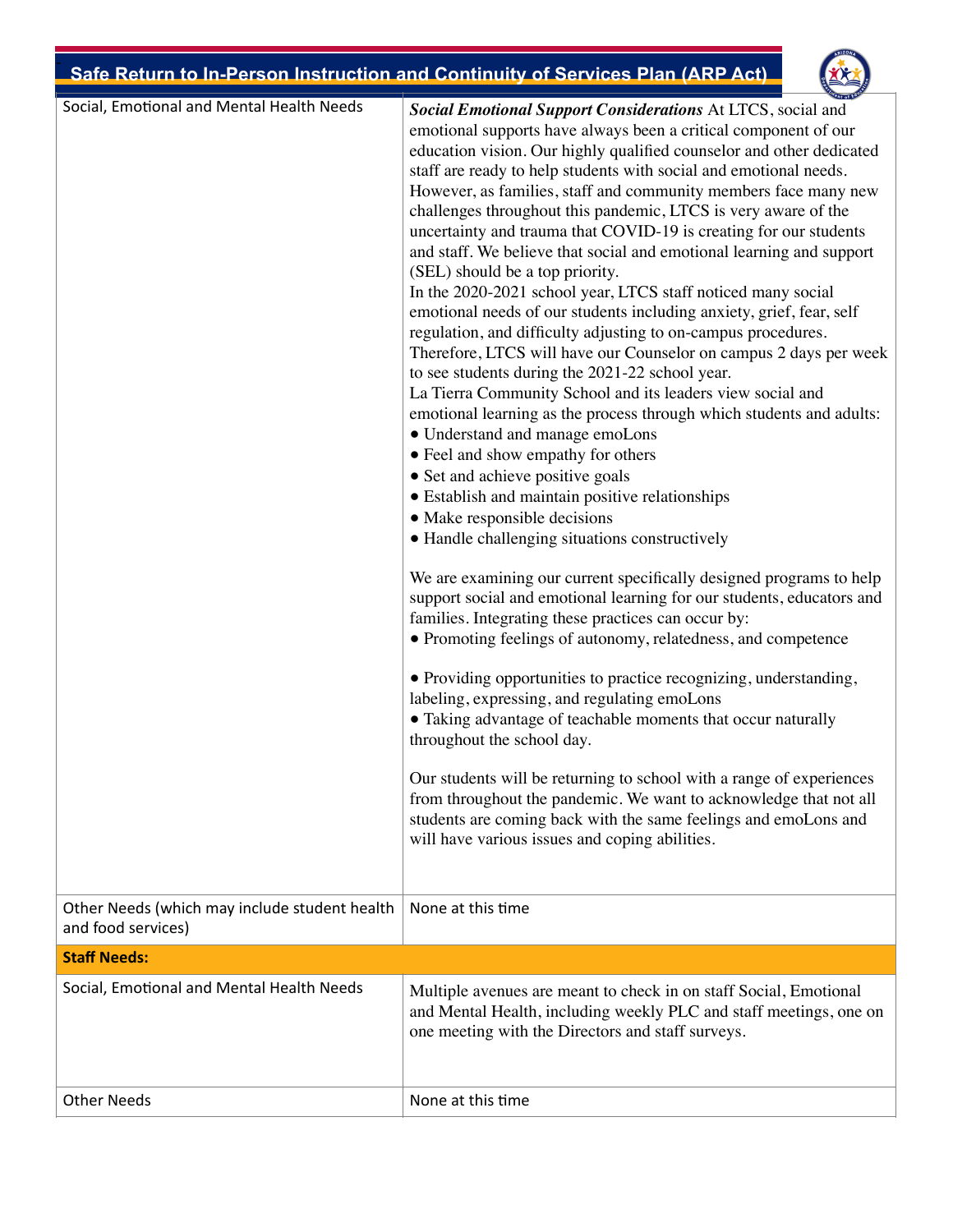

The LEA must **regularly, but no less frequently than every six months** (taking into consideration the timing of significant changes to CDC guidance on reopening schools), **review and, as appropriate, revise its plan** for the safe return to in-person instruction and continuity of services **through September 30, 2023**

| <b>Date of Revision</b>                                                                                                      | March 23, 2023                                                                                                                                                                                                |
|------------------------------------------------------------------------------------------------------------------------------|---------------------------------------------------------------------------------------------------------------------------------------------------------------------------------------------------------------|
| <b>Public Input</b>                                                                                                          |                                                                                                                                                                                                               |
| Describe the process used to seek public<br>input, and how that input was taken into<br>account in the revision of the plan: | This plan was brought before the La Tierra Community School Governing<br>Board at a public meeting where it was reviewed and public comments were<br>welcomed. This plan was approved by the Governing Board. |

# **U.S. Department of Education Interim Final Rule (IFR)**

### **(1) LEA Plan for Safe Return to In-Person Instruction and Continuity of Services**

- (a) An LEA must describe in its plan under section 2001(i)(1) of the ARP Act for the safe return to in-person instruction and continuity of services—
	- (i) how it will maintain the health and safety of students, educators, and other staff and the extent to which it has adopted policies, and a description of any such policies, on each of the following safety recommendations established by the CDC:
		- (A) Universal and correct wearing of masks.
		- (B) Modifying facilities to allow for physical distancing (*e.g.,* use of cohorts/podding)
		- (C) Handwashing and respiratory etiquette.
		- (D) Cleaning and maintaining healthy facilities, including improving ventilation.
		- (E) Contact tracing in combination with isolation and quarantine, in collaboration with the State, local, territorial, or Tribal health departments.
		- (F) Diagnostic and screening testing.
		- (G) Efforts to provide vaccinations to school communities.
		- (H) Appropriate accommodations for children with disabilities with respect to health and safety policies.
		- (I) Coordination with State and local health officials.
	- (ii) how it will ensure continuity of services, including but not limited to services to address students' academic needs and students' and staff social, emotional, mental health, and other needs, which may include student health and food services.

(b)(i) During the period of the ARP ESSER award established in section Start Printed Page 212022001(a) of the ARP Act, an LEA must regularly, but no less frequently than every six months (taking into consideration the timing of significant changes to CDC guidance on reopening schools), review and, as appropriate, revise its plan for the safe return to in-person instruction and continuity of services.

- (ii) In determining whether revisions are necessary, and in making any revisions, the LEA must seek public input and take such input into account
- (iii) If at the time the LEA revises its plan the CDC has updated its guidance on reopening schools, the revised plan must address the extent to which the LEA has adopted policies, and describe any such policies, for each of the updated safety recommendations.
- (c) If an LEA developed a plan prior to enactment of the ARP Act that meets the statutory requirements of section 2001(i)(1) and (2) of the ARP Act but does not address all the requirements in paragraph (a), the LEA must, pursuant to paragraph (b), revise and post its plan no later than six months after receiving its ARP ESSER funds to meet the requirements in paragraph (a).
- (d) An LEA's plan under section 2001(i)(1) of the ARP Act for the safe return to in-person instruction and continuity of services must be—